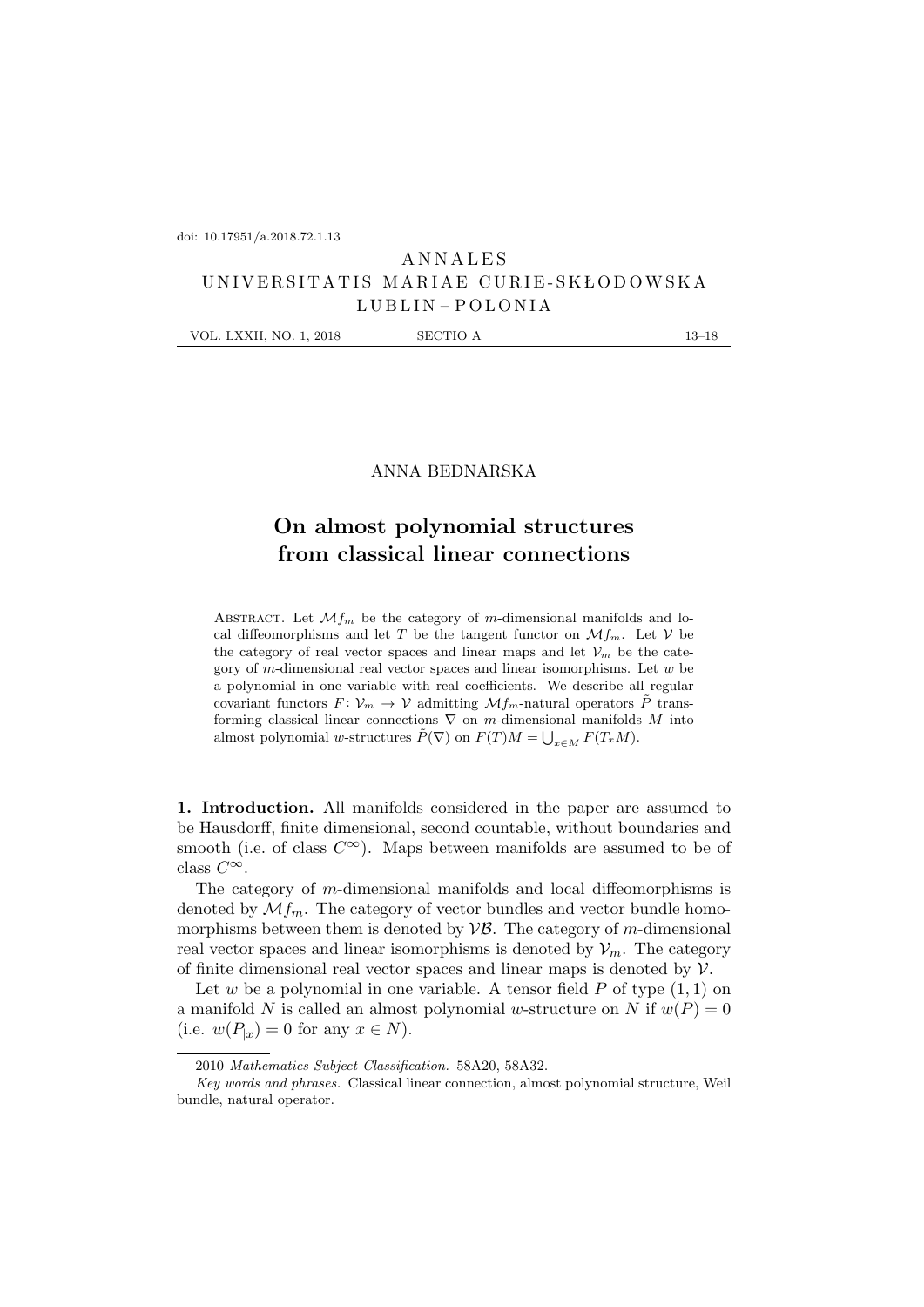In the present paper we solve the following problem.

**Problem 1.** *Let* w *be a polynomial in one variable with real coefficients. We characterize all covariant regular functors*  $F: V_m \to V$  *admitting*  $Mf_m$  $natural$  *operators*  $\overline{P}$  *transforming classical linear connections*  $\nabla$  *on m*-mani*folds* M *into almost polynomial* w*-structures* P˜(∇) *on*  $F(T)M = \bigcup_{x \in M} F(T_xM)$ , where  $T \colon \mathcal{M} f_m \to \mathcal{VB}$  denotes the tangent func*tor on the category*  $Mf_m$ .

If  $w(t) = t^2 + 1$ , then we reobtain the result from [5] on the characterization of covariant regular functors  $F: \mathcal{V}_m \to \mathcal{V}$  admitting  $\mathcal{M}_{m}$ -natural operators  $\tilde{J}$  transforming classical linear connections  $\nabla$  on m-manifolds M into almost complex structures  $\tilde{J}(\nabla)$  on  $F(T)M$ .

If  $w(t) = t^2 - 1$ , then we characterize covariant regular functors  $F: \mathcal{V}_m \to$ V admitting  $Mf_m$ -natural operators  $\tilde{J}$  transforming classical linear connections  $\nabla$  on *m*-manifolds M into almost para-complex structures  $\tilde{J}(\nabla)$  on  $F(T)M$ .

**2. Basic definitions.** The concept of natural bundles and natural operators can be found in the fundamental monograph [3].

Let  $F: \mathcal{V}_m \to \mathcal{V}$  be a covariant regular functor. The regularity of the functor  $F$  means that  $F$  transforms smoothly parametrized families of isomorphisms into smoothly parametrized families of linear maps. Let  $T: \mathcal{M}_{Im} \rightarrow$  $\mathcal{VB}$  be the tangent functor sending any m-dimensional manifold M into the tangent bundle TM of M and any  $\mathcal{M}_{m}$ -map  $\varphi: M_1 \to M_2$  into the tangent map  $T\varphi: TM_1 \to TM_2$ . Applying F to fibers  $T_xM$  of TM, one can define a natural vector bundle  $F(T)$  of order 1 over m-manifolds by

$$
F(T)M = \bigcup_{x \in M} F(T_xM) \text{ and } F(T)\varphi = \bigcup_{x \in M} F(T_x\varphi) : F(T)M_1 \to F(T)M_2
$$

for any m-manifold M and any  $\mathcal{M}_{m}$ -map  $\varphi: M_1 \to M_2$  between mmanifolds  $M_1$  and  $M_2$ . In particular, if F is the identity functor, then  $F(T) = T.$ 

A classical linear connection on an m-manifold  $M$  is an R-bilinear map  $\nabla: \mathfrak{X}(M) \times \mathfrak{X}(M) \to \mathfrak{X}(M)$  such that:

$$
(1) \ \nabla_{f_1 X_1 + f_2 X_2} Y = f_1 \nabla_{X_1} Y + f_2 \nabla_{X_2} Y
$$

$$
(2) \nabla_X (Y_1 + Y_2) = \nabla_X Y_1 + \nabla_X Y_2
$$

(3)  $\nabla_X(fY) = Xf \cdot Y + f \cdot \nabla_X Y,$ 

where X,  $X_1$ ,  $X_2$ ,  $Y$ ,  $Y_1$ ,  $Y_2 \in \mathfrak{X}(M)$  are any vector fields on M and  $f, f_1, f_2 \colon M \to \mathbb{R}$  are any smooth functions on M. Equivalently, a classical linear connection on M is a right invariant decomposition  $TLM = H^{\nabla} \oplus$  $VLM$  of the tangent bundle  $TLM$  of  $LM$ , where  $LM$  is the principal bundle with the structural group  $GL(m)$  of linear frames over M and  $VLM$  is the vertical bundle of LM, see [2].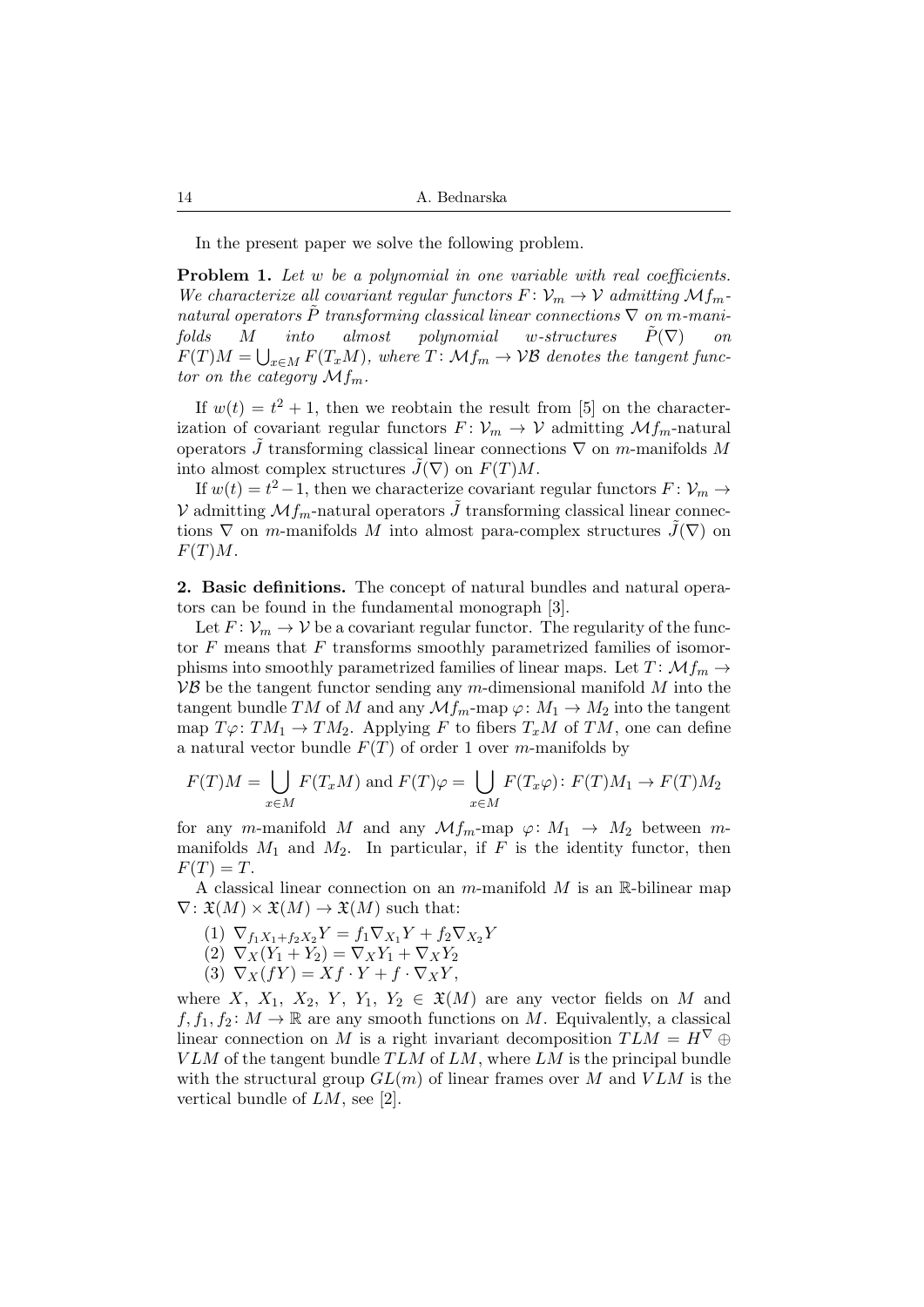Let  $w(t) = t^m + a_{m-1}t^{m-1} + \cdots + a_1t + a_0$  be the polynomial in one variable with real coefficients  $a_{m-1}, \ldots, a_0$ .

A polynomial w-structure on a real vector space  $W$  is a linear endomorphism  $P: W \to W$  such that  $w(P) = P^m + a_{m-1}P^{m-1} + \cdots + a_1P + a_0I = 0$ , where  $P^k$  denotes the composition  $P \circ \cdots \circ P$  and I denotes the identity  $k$ -times

map on  $W$ .

An almost polynomial w-structure on manifold  $N$  is a tensor field  $\tilde{P}: TN \to TN$  on N of type  $(1,1)$  (affinor) such that  $P_x: T_xN \to T_xN$ is a polynomial w-structure on  $T_xN$  for any  $x \in N$ . In other words, an almost polynomial w-structure is a tensor field  $P$  of type  $(1, 1)$  on manifold N satisfying a polynomial equation  $P^m + a_{m-1}P^{m-1} + \cdots + a_1P + a_0I = 0$ , where  $a_{m-1}, \ldots, a_0$  are real numbers, at every point of N.

The general concept of natural operators can be found in the fundamental monograph [3]. In particular, we have the following definition.

**Definition 1.** Let  $F: V_m \to V$  be a covariant regular functor. An  $Mf_m$ natural operator transforming classical linear connections  $\nabla$  on m-manifolds M into almost polynomial w-structures  $\tilde{P}(\nabla): TF(T)M \to TF(T)M$  on  $F(T)M$  is an  $\mathcal{M}_{m}$ -invariant family  $\tilde{P}: Q \rightsquigarrow (AwS)F(T)$  of operators

$$
\tilde{P}: Q(M) \to (AwS)(F(T)M)
$$

for m-manifolds M, where  $Q(M)$  is the set of classical linear connections on M and  $(AwS)(F(T)M)$  is the set of almost polynomial w-structures on  $F(T)M$ . The invariance of  $\tilde{P}$  means that if  $\nabla_1 \in Q(M_1)$  and  $\nabla_2 \in$  $Q(M_2)$  are  $\varphi$ -related by an embedding  $\varphi \colon M_1 \to M_2$  (i.e. if  $\varphi$  is  $(\nabla, \nabla_1)$ ) affine embedding), then  $\tilde{P}(\nabla_1)$  and  $\tilde{P}(\nabla_2)$  are  $F(T)\varphi$ -related (i.e.  $TF(T)\varphi\circ$  $\tilde{P}(\nabla_1) = \tilde{P}(\nabla_2) \circ TF(T)\varphi$ .

Let  $F: \mathcal{V}_m \to \mathcal{V}$  be as above. A  $\mathcal{V}_m$ -canonical polynomial w-structure on  $V \oplus FV$  is a  $\mathcal{V}_m$ -invariant system P of polynomial w-structures

$$
P\colon V\oplus FV\to V\oplus FV
$$

on vector spaces  $V \oplus FV$  for m-dimensional real vector spaces V. The invariance of P means that  $(\varphi \oplus F\varphi) \circ P = P \circ (\varphi \oplus F\varphi)$  for any linear isomorphism  $\varphi: V_1 \to V_2$  between m-dimensional vector spaces.

**3. The main result.** The main result of the present note is the following theorem.

**Theorem 1.** Let  $F: V_m \to V$  be a covariant regular functor and w be a *polynomial in one variable with real coefficients. The following conditions are equivalent:*

- (i) There exists an  $\mathcal{M}_{Im}$ -natural operator  $\tilde{P}: Q \rightsquigarrow (AwS)F(T)$ .
- (ii) There exists a  $\mathcal{V}_m$ -canonical polynomial w-structure P on  $V \oplus FV$ .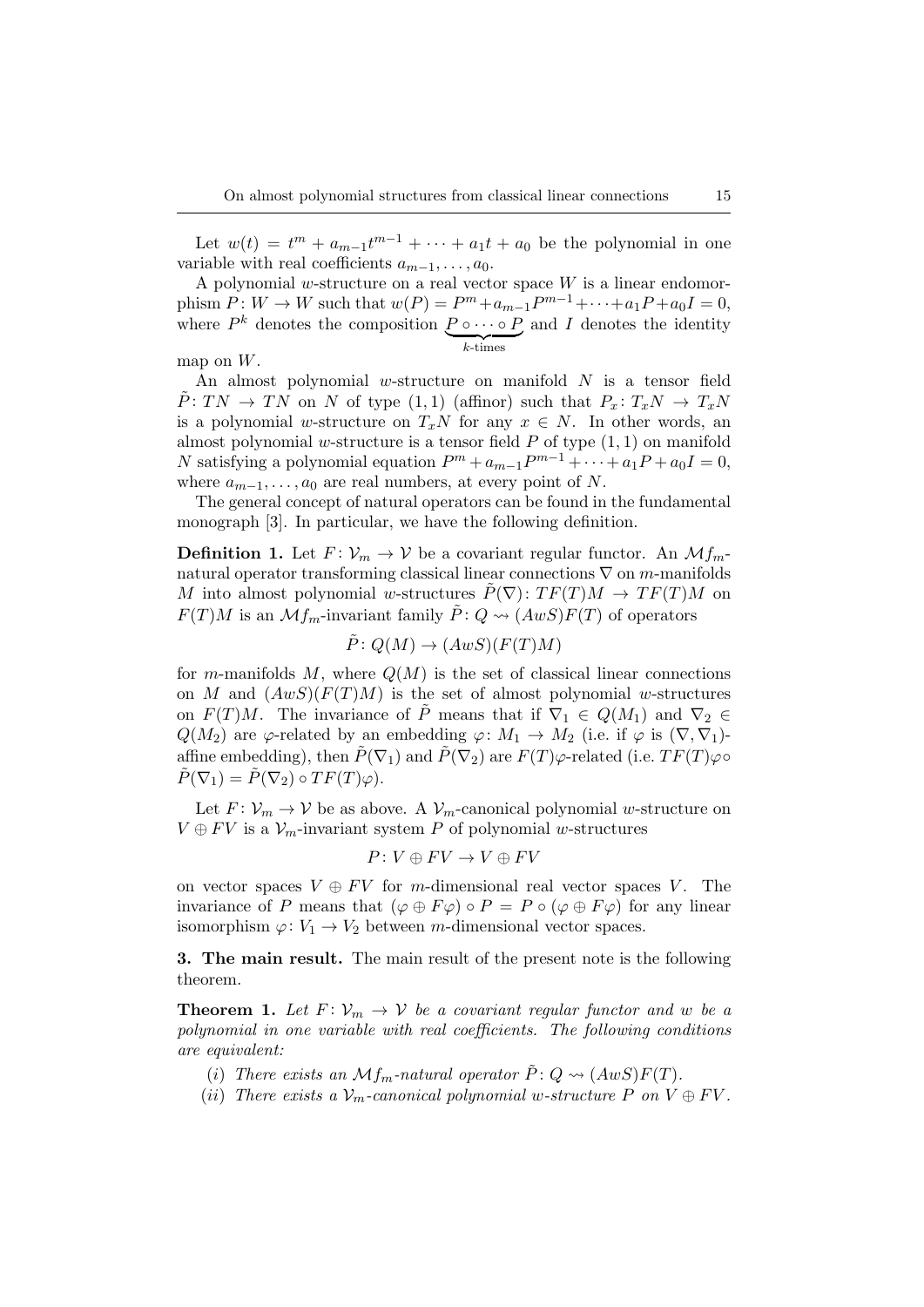**Proof.** (i)  $\Rightarrow$  (ii). Let  $\tilde{P}: Q \rightsquigarrow (AwS)F(T)$  be an  $\mathcal{M}f_m$ -natural operator in question. Let  $V$  be an  $m$ -dimensional vector space from the category  $\mathcal{V}_m$  and let  $\nabla^V$  be the  $\mathcal{V}_m$ -canonical torsion free flat classical linear connection on V. Then the almost polynomial w-structure  $\tilde{P}(\nabla^V)$ :  $TF(T)V \rightarrow$  $TF(T)V$  on  $F(T)V$  restricts to the polynomial w-structure

$$
P := \tilde{P}(\nabla^V)_{0_{0_V}} : T_{0_{0_V}} F(T) V \to T_{0_{0_V}} F(T) V
$$

on the tangent space  $T_{0_{0_V}}F(T)V$  of  $F(T)(V)$  at  $0_{0_V} \in F(T)V$ , where  $0_V$ is the zero in V and  $0_{0_V}$  is the zero in  $F(T)_{0_V}V$ . Since  $TV = V \oplus V$ , we have  $F(T)V = V \oplus FV$ . Therefore  $T_{00_V}F(T)V = V \oplus FV$  modulo above identifications. So,

$$
P\colon V\oplus FV\to V\oplus FV
$$

is the polynomial w-structure on  $V \oplus FV$  for any  $\mathcal{V}_m$ -object V. Because of the canonical character of the construction of P, the structure P is  $\mathcal{V}_m$ canonical.

 $(ii) \Rightarrow (i)$ . Suppose  $P: V \oplus FV \rightarrow V \oplus FV$  is a  $\mathcal{V}_m$ -canonical polynomial w-structure. Let  $\nabla \in Q(M)$  be a classical linear connection on an m-manifold M. Let  $v \in F(T)_xM$ ,  $x \in M$ . Since  $F(T)$  is of order  $1, F(T)M = LM[F(T)_0\mathbb{R}^m]$  (the associated space). Then  $\nabla$ -decomposition  $TLM = H^{\nabla} \oplus VLM$  induces (in obvious way)  $\nabla$ -decomposition  $TF(T)M =$  $\tilde{H}^{\nabla} \oplus VF(T)M$ . Then we have the identification

$$
T_vF(T)M = \tilde{H}_v^{\nabla} \oplus V_vF(T)M \cong T_xM \oplus F(T)_xM = T_xM \oplus F(T_xM)
$$

canonically depending on  $\nabla$ , where the equality is the connection decomposition, the identification  $\cong$  is the usual one (namely,  $\tilde{H}_v^{\nabla} = T_x M$  modulo the tangent of the projection of  $F(T)M$  and  $V_vF(T)M = T_v(F(T)_xM)$  $F(T)<sub>x</sub>M$  modulo the standard identification) and the second equality is by the definition of  $F(T)M$ . We define  $\tilde{P}(\nabla)_{|v}: T_vF(T)M \to T_vF(T)M$  by

$$
\tilde{P}(\nabla)_{|v}:=P\colon T_xM\oplus F(T_xM)\to T_xM\oplus F(T_xM)
$$

modulo the above identification  $T_vF(T)M \cong T_xM \oplus F(T_xM)$ . Then  $P(\nabla): TF(T)M \rightarrow TF(T)M$  is an almost polynomial w-structure on  $F(T)M$ . By the canonical character of  $\tilde{P}(\nabla)$ , the resulting family  $\tilde{P}: Q \rightsquigarrow (AwS)F(T)$ is an  $\mathcal{M}$ *f*<sub>m</sub>-natural operator.

**4.** An application to para-complex structures. Let  $w(t) = t^2 - 1$ . Let J be a polynomial w-structure on a vector space W. Then  $W = W_+ \oplus W_-,$ where  $W_{\pm} = \{v \in W : J(v) = \pm v\}$ . If additionally  $\dim(W_{+}) = \dim(W_{-}),$ then J is called a para-complex structure on  $W$ , see [6].

An almost para-complex structure on a manifold N is an affinor  $J: TN \rightarrow$ TN on N such that  $J_x: T_xN \to T_xN$  is a para-complex structure on  $T_xN$  for any  $x \in N$ . In other words, an almost para-complex structure is a smooth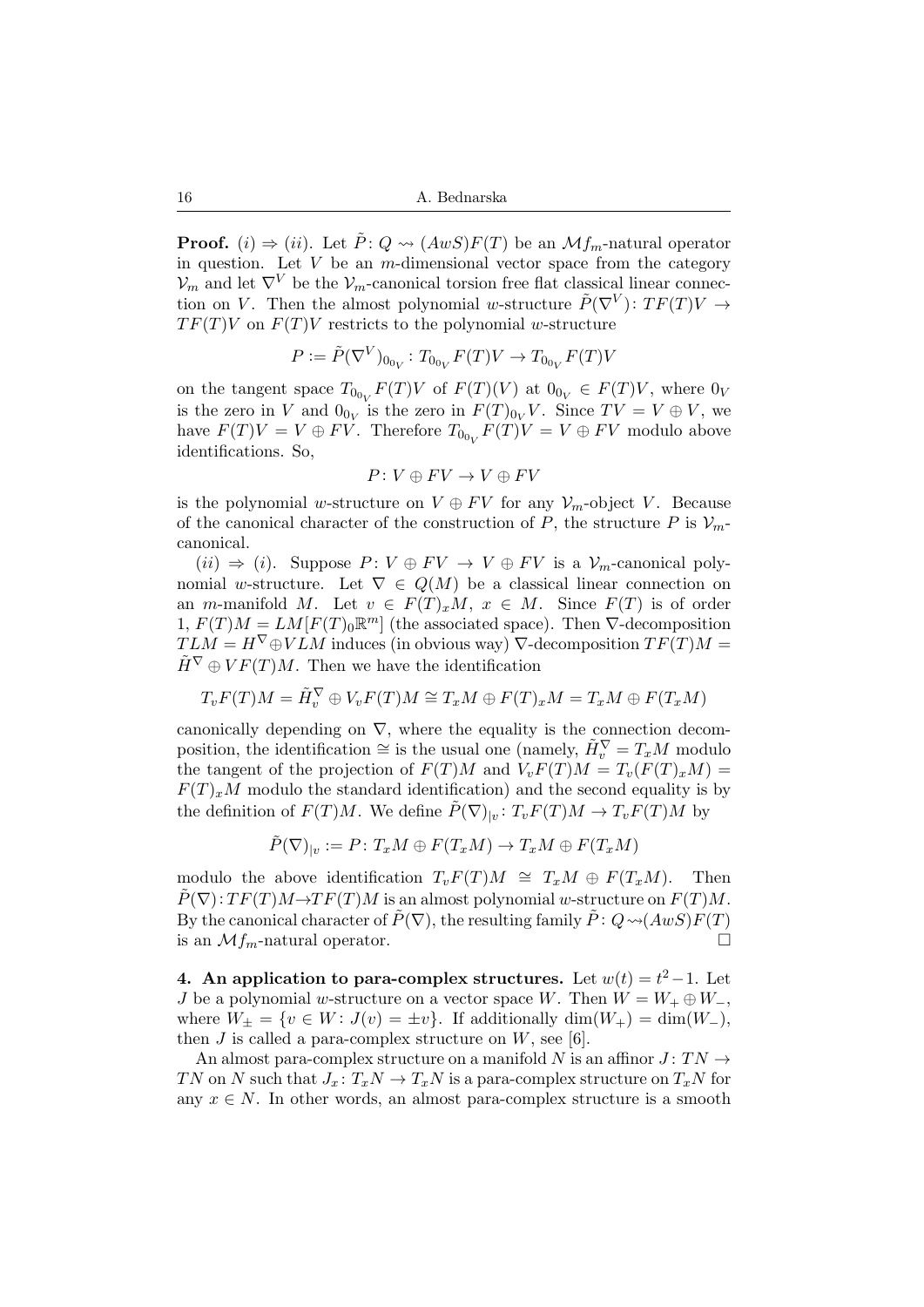$(1, 1)$ -tensor field on the manifold N of even dimension m, if the following conditions are satisfied:

- $(1)$   $J^2 = id_{TN}$
- (2) for each point  $x \in N$ , the eigenspaces  $T_x^+N$  and  $T_x^-N$  of  $J_x$  (the value of J at x) are both  $\frac{m}{2}$ -dimensional subspaces of the tangent space  $T_xN$  at x, [1], [7].

**Corollary 1.** Let  $F: V_m \to V$  be a regular covariant functor. The following *conditions are equivalent:*

- (a) There is an  $Mf_m$ -natural operator  $\tilde{J}: Q \rightsquigarrow (APC)F(T)$  transform*ing classical linear connections* ∇ *on* m*-manifolds* M *into almost para-complex structures*  $\tilde{J}(\nabla)$  *on*  $F(T)M$ .
- (b) There exists a  $V_m$ -canonical para-complex structure J on  $V \oplus FV$ .

**Proof.** This is a simple consequence of Theorem 1.

**Lemma 1.** Let p be a positive integer. Let  $F: V_m \to V$  be a covariant *regular functor given by*  $F V = V \times \cdots \times V$  *((p-1) times of* V) and  $F \varphi =$  $\varphi \times \cdots \times \varphi$  *((p-1) times of*  $\varphi$ *). If p is even, there is a*  $\mathcal{V}_m$ -canonical *para-complex structure on*  $V \oplus FV$ .

**Proof.** If p is even, we have the  $V_m$ -canonical para-complex structure on  $V \times \cdots \times V$  (*p* times of *V*). Namely, we have the  $\frac{p}{2}$  copies of the canonical para-complex structure on  $V \times V$  given by  $(v, w) \rightarrow (v, -w)$ .

A Weil algebra A is a finite dimensional, commutative, associative and unital algebra of the form  $A = \mathbb{R} \times N$ , where N is the ideal of all nilpotent elements of A.

**Lemma 2** (Lemma 5.1 in [4]). *Let* A *be a* p*-dimensional Weil algebra and let* T <sup>A</sup> *be the corresponding Weil functor. For any classical linear connection* ∇ *on an* m*-manifold* M*, we have the base-preserving fibred diffeomorphism*  $I_{\nabla}^A\colon T^A M \to TM \otimes \mathbb{R}^{p-1}$  canonically depending on  $\overline{\nabla}$ .

We see that  $TM \otimes \mathbb{R}^{p-1} = TM \times_M \cdots \times_M TM \;((p-1)$  times of  $TM) =$  $F(T)M$ , where  $F: \mathcal{V}_m \to \mathcal{V}$ ,  $FV = V \times \cdots \times V$   $((p-1)$  times of V),  $F\varphi = \varphi \times \cdots \times \varphi \; ((p-1) \text{ times of } \varphi)$ . So, from Corollary 1, Lemma 1 and Lemma 2 we obtain

**Proposition 1.** *Let* A *be a Weil algebra. If* A *is even dimensional, there*  $exists$  an  $Mf_m$ -natural operator  $\tilde{J}: Q \rightsquigarrow (APC)T^A$  sending classical linear *connections*  $\nabla$  *on m*-manifolds M into almost para-complex structures  $\tilde{J}(\nabla)$ on  $T^A M$ .

## **REFERENCES**

[1] Kaneyuki, S., Kozai, M., *Paracomplex structures and affine symmetric spaces*, Tokyo J. Math. **8** (1) (1985), 81–98.